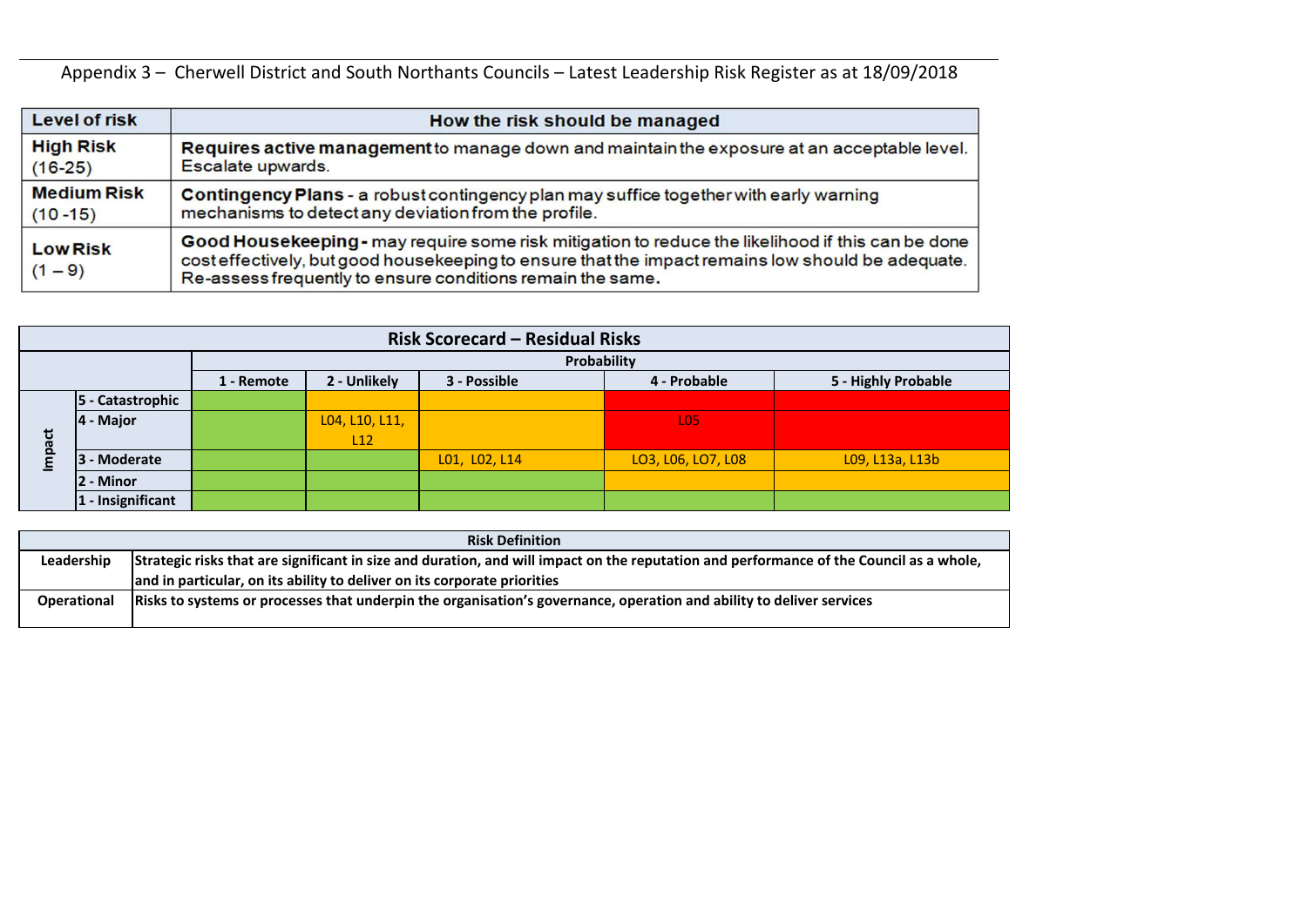|     | <b>Name and Description of</b>                                                                                                            | tential impact                                                                                                |                         | Inherent (gross)<br>risk level<br>(no Controls) |                                                     | Controls                                                                                                                              | <b>Control assessment</b>                               | <b>Lead Member</b>              | <b>Risk owner</b>           | <b>Risk manager</b>       | Residual risk level (after<br>existing controls) |                                                            | Direct'n of<br>travel                                           | <b>Mitigating actions</b><br>(to address control issues)                                                                                                                                                                                                                                                                                                                                                                                       | <b>Comments</b>                                                                                                                                                                                        | Last updated                                                          |
|-----|-------------------------------------------------------------------------------------------------------------------------------------------|---------------------------------------------------------------------------------------------------------------|-------------------------|-------------------------------------------------|-----------------------------------------------------|---------------------------------------------------------------------------------------------------------------------------------------|---------------------------------------------------------|---------------------------------|-----------------------------|---------------------------|--------------------------------------------------|------------------------------------------------------------|-----------------------------------------------------------------|------------------------------------------------------------------------------------------------------------------------------------------------------------------------------------------------------------------------------------------------------------------------------------------------------------------------------------------------------------------------------------------------------------------------------------------------|--------------------------------------------------------------------------------------------------------------------------------------------------------------------------------------------------------|-----------------------------------------------------------------------|
|     |                                                                                                                                           |                                                                                                               |                         |                                                 |                                                     |                                                                                                                                       | Fully effective<br>Partially effective<br>Not effective |                                 |                             |                           |                                                  |                                                            |                                                                 |                                                                                                                                                                                                                                                                                                                                                                                                                                                |                                                                                                                                                                                                        |                                                                       |
| L01 | Financial resilience-<br>Failure to react to<br>external financial shocks,<br>new policy and increased<br>service demand. Poor            | Reduced medium and long term financial viability                                                              |                         |                                                 |                                                     | Medium Term Revenue Plan reported regularly to members.                                                                               | Fully                                                   |                                 |                             |                           |                                                  |                                                            |                                                                 | AD Finance and Performance recruited. Overall Finance and<br>Procurement resource being reviewed. Additional resilience and<br>resource for financial accounting and reporting engaged through awareness raising.<br>external partners and agencies.                                                                                                                                                                                           | Maintaining focus in this area with ongoing<br>review, staff and member training and                                                                                                                   | Risk reviewed -<br>1/09/18 -<br>Mitigating<br>actions and<br>:omments |
|     | investment and asset<br>management decisions.                                                                                             | eduction in services to customers!                                                                            |                         |                                                 |                                                     | Efficiency plan in place and balanced medium term                                                                                     | Fully                                                   |                                 |                             |                           |                                                  |                                                            |                                                                 | Investment strategy approach agreed for 18/19 and all potential IEnsuring support is utilised from and<br>investments to now be taken through the working groups prior to provided by external partners and<br>formal sign off. Robust review and challenge of our investment<br>options to be regularly undertaken through our usual monitoring<br>processes.                                                                                 | stakeholders.                                                                                                                                                                                          | updated.                                                              |
|     |                                                                                                                                           | Continued reliance on central govt (RSG) and therefore reduced<br>opportunity for independent decision making |                         |                                                 |                                                     | Highly professional, competent, qualified staff                                                                                       | Partially                                               |                                 |                             |                           |                                                  |                                                            |                                                                 | Timeliness and quality of budget monitoring particularly property<br>income and capital to be improved. Project with Civica is ongoing.                                                                                                                                                                                                                                                                                                        |                                                                                                                                                                                                        |                                                                       |
|     |                                                                                                                                           | Reduced financial returns (or losses) on investments/assets                                                   |                         |                                                 |                                                     | Good networks established locally, regionally and nationally                                                                          | Fully                                                   |                                 |                             |                           |                                                  |                                                            |                                                                 | Asset Management Strategy to be reviewed and refreshed in the                                                                                                                                                                                                                                                                                                                                                                                  |                                                                                                                                                                                                        |                                                                       |
|     |                                                                                                                                           | Inability to deliver financial efficiencies                                                                   |                         |                                                 |                                                     | National guidance interpreting legislation available and used regularly                                                               | Partially                                               |                                 |                             |                           |                                                  |                                                            |                                                                 | new year.<br>Review of BUILD! to ensure procurement and capital monitoring                                                                                                                                                                                                                                                                                                                                                                     |                                                                                                                                                                                                        |                                                                       |
|     |                                                                                                                                           | nability to deliver commercial objectives (increased income)                                                  |                         |                                                 |                                                     | Members aware and are briefed regularly                                                                                               | Partially                                               |                                 |                             |                           |                                                  |                                                            |                                                                 | arrangements are in place and development of forward<br>programme.                                                                                                                                                                                                                                                                                                                                                                             |                                                                                                                                                                                                        |                                                                       |
|     |                                                                                                                                           | Poor customer service and satisfaction                                                                        |                         |                                                 |                                                     | Participate in Northamptonshire Finance Officers and Oxfordshire Treasurers'<br>Association's work streams                            | Fully                                                   | <b>Councillor Tony</b><br>Illot |                             |                           |                                                  |                                                            |                                                                 | inance support and engagement with programme management<br>processes being established.                                                                                                                                                                                                                                                                                                                                                        |                                                                                                                                                                                                        |                                                                       |
|     |                                                                                                                                           | ncreased complexity in governance arrangements                                                                | $\overline{4}$          | $\overline{4}$                                  |                                                     | Programme management approach being taken                                                                                             | Partially                                               | <b>Councillor Peter</b>         |                             | Adele Taylor Kelly Watson | - 3                                              |                                                            | $\leftrightarrow$                                               | Integration and development of Performance, Finance and Risk<br>eporting during 18/19.                                                                                                                                                                                                                                                                                                                                                         |                                                                                                                                                                                                        |                                                                       |
|     |                                                                                                                                           | Lack of officer capacity to meet service demand                                                               |                         |                                                 |                                                     | Treasury management policies in place                                                                                                 |                                                         | Rawlinson                       |                             |                           |                                                  |                                                            |                                                                 | Regular involvement and engagement with senior management<br>across Counties as well as involvement in Regional and National                                                                                                                                                                                                                                                                                                                   |                                                                                                                                                                                                        |                                                                       |
|     |                                                                                                                                           |                                                                                                               |                         |                                                 |                                                     |                                                                                                                                       | Fully                                                   |                                 |                             |                           |                                                  |                                                            |                                                                 | finance forums.                                                                                                                                                                                                                                                                                                                                                                                                                                |                                                                                                                                                                                                        |                                                                       |
|     |                                                                                                                                           |                                                                                                               |                         |                                                 |                                                     | Investment strategies in place                                                                                                        |                                                         |                                 |                             |                           |                                                  |                                                            |                                                                 | Regular member meetings, training and support in place and<br>regularly reviewed. Briefings provided on key topics to members.                                                                                                                                                                                                                                                                                                                 |                                                                                                                                                                                                        |                                                                       |
|     |                                                                                                                                           |                                                                                                               |                         |                                                 |                                                     | Regular financial and performance monitoring in place                                                                                 | Partially                                               |                                 |                             |                           |                                                  | inancial support and capacity being developed during 18/19 |                                                                 |                                                                                                                                                                                                                                                                                                                                                                                                                                                |                                                                                                                                                                                                        |                                                                       |
|     |                                                                                                                                           |                                                                                                               |                         |                                                 |                                                     | Independent third party advisers in place                                                                                             | Partially<br>Fully                                      |                                 |                             |                           |                                                  |                                                            |                                                                 | through development programme.<br>Regular utilisation of advisors.                                                                                                                                                                                                                                                                                                                                                                             |                                                                                                                                                                                                        |                                                                       |
|     |                                                                                                                                           |                                                                                                               |                         |                                                 | Regular bulletins and advice received from advisers |                                                                                                                                       |                                                         |                                 |                             |                           |                                                  |                                                            | nternal Audits being undertaken for core financial activity and |                                                                                                                                                                                                                                                                                                                                                                                                                                                |                                                                                                                                                                                                        |                                                                       |
|     |                                                                                                                                           |                                                                                                               |                         |                                                 |                                                     |                                                                                                                                       | Fully                                                   |                                 |                             |                           |                                                  |                                                            |                                                                 | capital.                                                                                                                                                                                                                                                                                                                                                                                                                                       |                                                                                                                                                                                                        |                                                                       |
|     |                                                                                                                                           |                                                                                                               |                         |                                                 |                                                     | Property portfolio income monitored through financial management arrangements<br>on a regular basis                                   | Partially                                               |                                 |                             |                           |                                                  |                                                            |                                                                 |                                                                                                                                                                                                                                                                                                                                                                                                                                                |                                                                                                                                                                                                        |                                                                       |
|     |                                                                                                                                           |                                                                                                               |                         |                                                 |                                                     | Asset Management Strategy in place and embedded.                                                                                      | Partially                                               |                                 |                             |                           |                                                  |                                                            |                                                                 |                                                                                                                                                                                                                                                                                                                                                                                                                                                |                                                                                                                                                                                                        |                                                                       |
|     |                                                                                                                                           |                                                                                                               |                         |                                                 |                                                     | Fransformation Programme in place to deliver efficiencies and increased income in<br>the future                                       | Partially                                               |                                 |                             |                           |                                                  |                                                            |                                                                 |                                                                                                                                                                                                                                                                                                                                                                                                                                                |                                                                                                                                                                                                        |                                                                       |
| L02 | <b>Statutory functions -</b><br>Failure to meet statutory                                                                                 | Legal challenge                                                                                               |                         |                                                 |                                                     | Embedded system of legislation and policy tracking In place, with clear<br>accountabilities, reviewed regularly by Directors          | Partially                                               |                                 |                             |                           |                                                  |                                                            |                                                                 | Establish corporate repository and accountability for<br>policy/legislative changes                                                                                                                                                                                                                                                                                                                                                            | Service risk registers being reviewed as part Risk reviewed<br>of service planning.                                                                                                                    | 07/09/18 - No                                                         |
|     | legislative changes are                                                                                                                   | obligations and policy and Loss of opportunity to influence national policy / legislation                     |                         |                                                 |                                                     | Clear accountability for responding to consultations with defined process to ensure<br>Member engagement                              |                                                         |                                 |                             |                           |                                                  |                                                            |                                                                 | Review Directorate/Service risk registers                                                                                                                                                                                                                                                                                                                                                                                                      |                                                                                                                                                                                                        | changes                                                               |
|     | not anticipated or<br>planned for.                                                                                                        | Financial penalties                                                                                           |                         |                                                 |                                                     | National guidance interpreting legislation available and used regularly                                                               | Fully<br>Fully                                          |                                 |                             |                           |                                                  |                                                            |                                                                 | Ensure Committee forward plans are reviewed regularly by senior Internal Audit Plan aligned to Leadership Risk                                                                                                                                                                                                                                                                                                                                 |                                                                                                                                                                                                        |                                                                       |
|     |                                                                                                                                           | Reduced service to customers                                                                                  |                         |                                                 |                                                     | Risks and issues associated with Statutory functions incorporated into Directorate<br>Risk Registers and regularly reviewed           | Partially                                               | <b>Councillor Barry</b>         |                             |                           |                                                  |                                                            |                                                                 | ncers                                                                                                                                                                                                                                                                                                                                                                                                                                          | Register and agreed at Audit Committees in<br>March.                                                                                                                                                   |                                                                       |
|     |                                                                                                                                           |                                                                                                               | $\overline{\mathbf{3}}$ | $\overline{4}$                                  | 12                                                  | Clear accountability for horizon scanning, risk identification / categorisation /                                                     | Partially                                               | Wood                            |                             | Yvonne Rees Claire Taylor |                                                  | $\overline{3}$<br>$\mathbf{q}$                             | $\leftrightarrow$                                               | Ensure Internal Audit plan focusses on key leadership risks                                                                                                                                                                                                                                                                                                                                                                                    |                                                                                                                                                                                                        |                                                                       |
|     |                                                                                                                                           |                                                                                                               |                         |                                                 |                                                     | escalation and policy interpretation in place<br>Robust Committee forward plans to allow member oversight of policy issues and risk   | Partially                                               | Councillor Ian<br>McCord        |                             |                           |                                                  |                                                            |                                                                 | Develop stakeholder map, with Director responsibility allocated                                                                                                                                                                                                                                                                                                                                                                                |                                                                                                                                                                                                        |                                                                       |
|     |                                                                                                                                           |                                                                                                               |                         |                                                 |                                                     | management, including Scrutiny and Audit<br>Internal Audit Plan risk based to provide necessary assurances                            | Partially                                               |                                 |                             |                           |                                                  |                                                            |                                                                 | for managing key relationships<br>Standardise agendas for Director / PFH 1:1s                                                                                                                                                                                                                                                                                                                                                                  |                                                                                                                                                                                                        |                                                                       |
|     |                                                                                                                                           |                                                                                                               |                         |                                                 |                                                     | Strong networks established locally, regionally and nationally to ensure influence on                                                 | Fully                                                   |                                 |                             |                           |                                                  |                                                            |                                                                 | New NPPF published 05/03/18 will guide revised approach to                                                                                                                                                                                                                                                                                                                                                                                     |                                                                                                                                                                                                        |                                                                       |
|     |                                                                                                                                           |                                                                                                               |                         |                                                 |                                                     | policy issues<br>Senior Members aware and briefed regularly in 1:1s by Directors                                                      |                                                         |                                 |                             |                           |                                                  |                                                            |                                                                 | planning policy and development management.<br>Allocate specific resource to support new projects/policies or<br>statutory requirements e.g. GDPR                                                                                                                                                                                                                                                                                              |                                                                                                                                                                                                        |                                                                       |
| L03 | <b>Lack of Management</b>                                                                                                                 | inancial impact due to use of agency staff, possible impact on customers                                      |                         |                                                 |                                                     | Use of interims / fixed term and project roles to support senior capacity as required.                                                | Partially                                               |                                 |                             |                           |                                                  |                                                            |                                                                 | Risk review underway to consider the impact of local government Plans for senior management separation                                                                                                                                                                                                                                                                                                                                         |                                                                                                                                                                                                        | Risk reviewed                                                         |
|     | Capacity - Increased<br>workload relating to local<br>government<br>reorganisation and<br>changes to joint working<br>between SNC and CDC | nd frontline service delivery if capacity risks are not managed.                                              |                         |                                                 |                                                     |                                                                                                                                       |                                                         | <b>Councillor Barry</b>         |                             |                           |                                                  |                                                            |                                                                 | reorganisation and changes to joint working arrangements<br>between CDC and SNC. Measures will be developed as the project impact on those affected is recognised and<br>plans for re-organisation and the cessation of joint working.<br>Project planning for separation to be completed by September<br>2018. Separation will commence with senior management team, external advisor. Slightly elevated risk this<br>planned for Sept - Oct. | advanced. Aim is to implement at pace. The 09/09/18 -<br>the usual support arrangements are in place, Actions,<br>including consultation and support from an<br>month due to the uncertainty caused by | Mitigating<br>Comments and<br>Residual score<br>ncreased from         |
|     | impact on the capacity of<br>management.                                                                                                  |                                                                                                               | $\overline{3}$          | $\overline{4}$                                  | 12                                                  |                                                                                                                                       | Fully                                                   | Wood                            | Yvonne Rees   Claire Taylor |                           | $\overline{3}$<br>4                              | 12 <sub>2</sub>                                            | $\uparrow$                                                      |                                                                                                                                                                                                                                                                                                                                                                                                                                                | restructure.                                                                                                                                                                                           | 9 to 12.                                                              |
|     |                                                                                                                                           | nability to deliver council's plans<br>nability to realise commercial opportunities or efficiencies           |                         |                                                 |                                                     | Arrangements in place to source appropriate interim resource if needed<br>Delegations to Chief Exec agreed to ensure timely decisions | Fully                                                   | Councillor Ian<br>McCord        |                             |                           |                                                  |                                                            |                                                                 | AD HR / OD briefed and leading the process<br>Communications to be delivered by CEO                                                                                                                                                                                                                                                                                                                                                            | Additional resource in place to support the<br>Northants Local Govt Re-organisation project                                                                                                            |                                                                       |
|     |                                                                                                                                           |                                                                                                               |                         |                                                 |                                                     |                                                                                                                                       | Fully                                                   |                                 |                             |                           |                                                  |                                                            |                                                                 |                                                                                                                                                                                                                                                                                                                                                                                                                                                | (LGR). Additional communications resource<br>in place to support LGR work.                                                                                                                             |                                                                       |
|     |                                                                                                                                           | Reduced resilience and business continuity                                                                    |                         |                                                 |                                                     | HR / Specialist resource in place to support recruitment process and manage<br>implications                                           | Fully                                                   |                                 |                             |                           |                                                  |                                                            |                                                                 | External support provided.                                                                                                                                                                                                                                                                                                                                                                                                                     | Additional requirements to support LGR<br>impacts on both SNC and CDC have resulted                                                                                                                    |                                                                       |
|     |                                                                                                                                           | Reduced staff morale and uncertainty may lead to loss of good people                                          |                         |                                                 |                                                     | Ongoing programme of internal communication                                                                                           | Fully                                                   |                                 |                             |                           |                                                  |                                                            |                                                                 |                                                                                                                                                                                                                                                                                                                                                                                                                                                | in the risk being slightly escalated to 12.                                                                                                                                                            |                                                                       |
|     |                                                                                                                                           |                                                                                                               |                         |                                                 |                                                     |                                                                                                                                       |                                                         |                                 |                             |                           |                                                  |                                                            |                                                                 |                                                                                                                                                                                                                                                                                                                                                                                                                                                | Regular comms being provided by CEX                                                                                                                                                                    |                                                                       |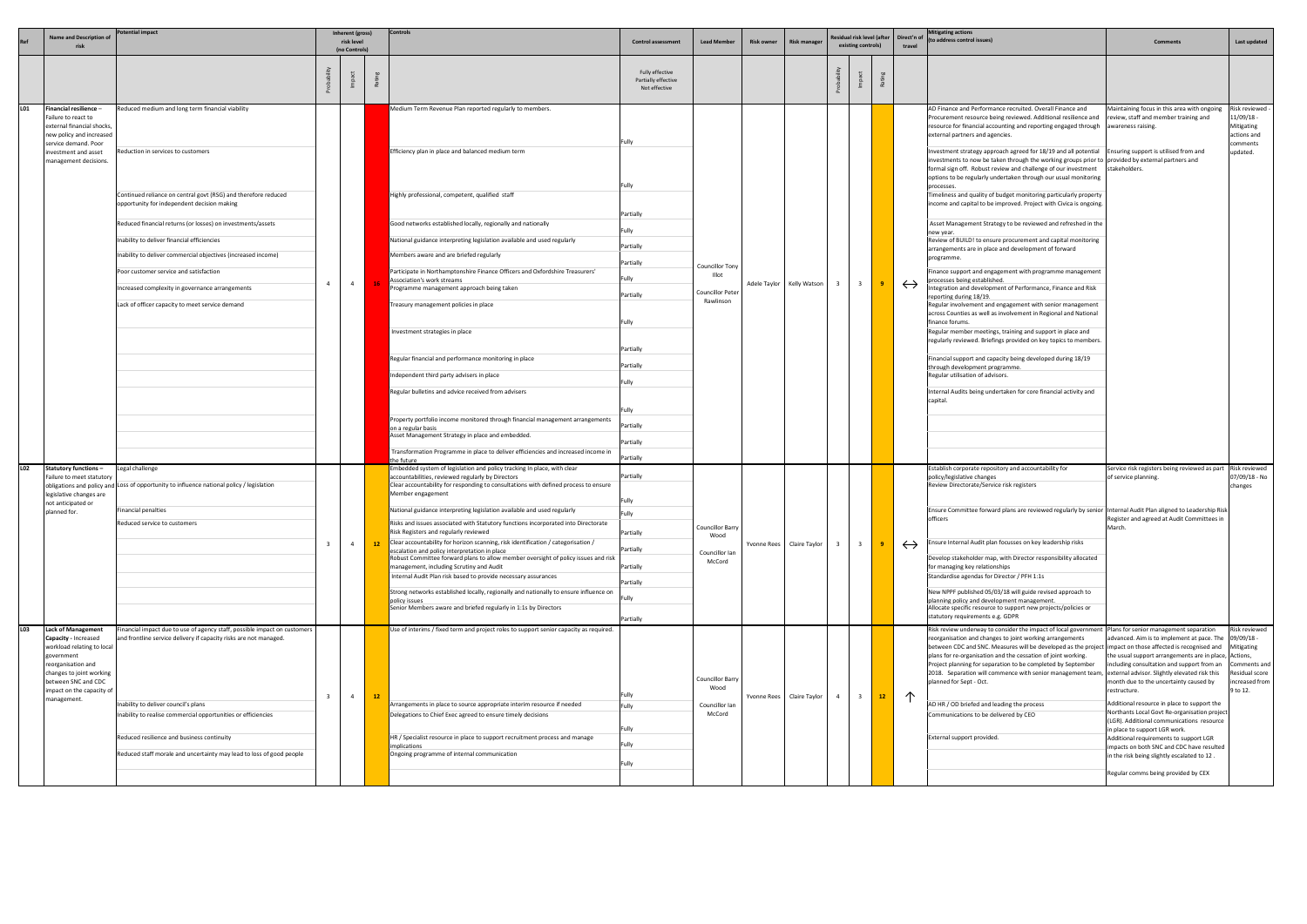|            | <b>Name and Description of</b><br>-risk                                                                                                                                                                                                                                                                                             | tential impact                                                                                                                                                                                                                                                                                                                                                                                |                | Inherent (gross)<br>risk level<br>(no Controls) |    | Controls                                                                                                                                                                                                                                                                                                                                                                                                                                                                                                                                                                                                                                                                                                                      | <b>Control assessment</b>                                       | <b>Lead Member</b>                                                   | <b>Risk owner</b> | <b>Risk manager</b>                               |                | Residual risk level (after<br>existing controls)<br>travel |                   | Mitigating actions<br>Direct'n of (to address control issues)                                                                                                                                                                                                                                                                                                                                                                                                                                                                                                                                                                                                                                        | <b>Comments</b>                                                                                                                                                                                                                                                                                                                                                                                                                                                                                                                                                                                                                                                                                                                                                                                                                                                                                                                                                                                                                      | Last updated                                                                                  |
|------------|-------------------------------------------------------------------------------------------------------------------------------------------------------------------------------------------------------------------------------------------------------------------------------------------------------------------------------------|-----------------------------------------------------------------------------------------------------------------------------------------------------------------------------------------------------------------------------------------------------------------------------------------------------------------------------------------------------------------------------------------------|----------------|-------------------------------------------------|----|-------------------------------------------------------------------------------------------------------------------------------------------------------------------------------------------------------------------------------------------------------------------------------------------------------------------------------------------------------------------------------------------------------------------------------------------------------------------------------------------------------------------------------------------------------------------------------------------------------------------------------------------------------------------------------------------------------------------------------|-----------------------------------------------------------------|----------------------------------------------------------------------|-------------------|---------------------------------------------------|----------------|------------------------------------------------------------|-------------------|------------------------------------------------------------------------------------------------------------------------------------------------------------------------------------------------------------------------------------------------------------------------------------------------------------------------------------------------------------------------------------------------------------------------------------------------------------------------------------------------------------------------------------------------------------------------------------------------------------------------------------------------------------------------------------------------------|--------------------------------------------------------------------------------------------------------------------------------------------------------------------------------------------------------------------------------------------------------------------------------------------------------------------------------------------------------------------------------------------------------------------------------------------------------------------------------------------------------------------------------------------------------------------------------------------------------------------------------------------------------------------------------------------------------------------------------------------------------------------------------------------------------------------------------------------------------------------------------------------------------------------------------------------------------------------------------------------------------------------------------------|-----------------------------------------------------------------------------------------------|
|            |                                                                                                                                                                                                                                                                                                                                     |                                                                                                                                                                                                                                                                                                                                                                                               |                |                                                 |    |                                                                                                                                                                                                                                                                                                                                                                                                                                                                                                                                                                                                                                                                                                                               | Fully effective<br>Partially effective<br>Not effective         |                                                                      |                   |                                                   |                |                                                            |                   |                                                                                                                                                                                                                                                                                                                                                                                                                                                                                                                                                                                                                                                                                                      |                                                                                                                                                                                                                                                                                                                                                                                                                                                                                                                                                                                                                                                                                                                                                                                                                                                                                                                                                                                                                                      |                                                                                               |
|            | L04 CDC & SNC Local Plans -<br>Failure to ensure sound<br>local plans are submitted<br>on time for each District.                                                                                                                                                                                                                   | Inappropriate growth in inappropriate places<br>Negative (or failure to optimise) economic, social, community and<br>environmental gain<br>Negative impact on each council's ability to deliver its strategic objectives<br>Increased costs in planning appeals<br>Possible financial penalties through not delivering forecasted New Homes<br>Bonus                                          |                | $5\overline{5}$                                 | 15 | Local Development Schemes are in place at each Council which detail the timeframes<br>and deliverables to underpin the work<br>Resources are in place to support delivery including QC support for each Local Plan.<br>For issues which are solely within the control of SNC or CDC policies, plans and<br>resources are in place<br>Work is at Reg 19 on Cherwell Partial Review, preparing submission plan for Feb 2018<br>sign off and to re-commence in 2018 on Local Plan part 2.<br>Work is advancing on Reg 19 stage on South Northants Local Plan part 2. Due to be<br>considered by Committee on September 19 2018 and submitted to PINS by January<br>24 2019.<br>Statements of Community Involvement are in place. | l Fully<br>Partially<br>Partially<br>Fully<br>l Full\           | Councillor Colin<br>Clarke<br>Councillor Roge<br>Clarke              | Adrian Colwel     | Andy Darcy<br>(SNC)<br>David<br>Peckford<br>(CDC) | $\sim$ 4       | 8 <sup>2</sup>                                             | $\leftrightarrow$ | Regular review meetings on progress and critical path review at<br>each Council<br>Regular Portfolio briefings and political review<br>LDS updated as required<br>Additional evidence commissioned as required<br>Need to review resources at CDC to speed up Local Plan part 2.<br>Submission of the CDC partial review took place on 05/03/18.                                                                                                                                                                                                                                                                                                                                                     | CDC - A preliminary hearing for the<br>Examination of the Partial Review of the<br>Local Plan is to be held on 28 September<br>2018. Dates for the main hearings are still<br>awaited from the Planning Inspectorate. The updated for<br>Oxfordshire authorities have collectively<br>commenced work on a Joint Statutory<br>Spatial Plan (JSSP) for which recruitment of<br>staff is on-going by the Oxfordshire Growth<br>Board.<br>SNC - Joint Core Strategy Review has<br>commenced with preparation of proposed<br>timetable, resources and scope underway.<br>Work has commenced with Milton Keynes<br>and Aylesbury for new Joint Spatial<br>Framework to address impact of proposed<br>growth of Milton Keynes on its neighbours.<br>Next stage of Local Plan part 2 will be<br>focused technical consultation on Local<br>Green Space designations from Council<br>meeting in May 2018, followed by Reg 19 ful<br>draft Local Plan consultation due to<br>commence in July 2018. Aim remains to<br>submit in December 2018. | Risk reviewed<br>- 12/09/18<br>Mitigating<br>Actions<br>CDC & Controls<br>updated for<br>SNC. |
| <b>LO5</b> | <b>Business Continuity</b><br>Failure to ensure that<br>critical services can be<br>maintained in the event<br>of an incident                                                                                                                                                                                                       | Inability to deliver key services to customers/residents<br>inancial loss                                                                                                                                                                                                                                                                                                                     |                | $\overline{4}$                                  |    | Business continuity strategy in place<br>Services prioritised and recovery plans reflect the requirements of critical services<br>ICT disaster recovery arrangements in place<br>Incident management team identified in Business Continuity Strategy<br>All services undertake annual business impact assessments and update plans                                                                                                                                                                                                                                                                                                                                                                                            | Partially<br>Partially<br>Partially<br>Partially<br>Partially   | Councillor<br>Dermot<br>Bambridge<br>Councillor<br>Andrew McHugh     |                   | Graeme Kane Richard Webb                          | $\overline{4}$ |                                                            | $\leftrightarrow$ | All individual service BC Plans recently updated<br>Corporate BC Plan to be reviewed<br>Festing to be programmed<br>C solutions between both councils to be further developed<br>Corporate ownership and governance to sit at senior officer level  Group has been established to oversee this<br>Draft Business Continuity Strategy and Policy completed to report<br>and sign off at future senior officer meetings                                                                                                                                                                                                                                                                                | There has been some delay in updating the<br>business continuity plans owing to the<br>departure of the Emergency Planning<br>Officer. Additional resource has been<br>identified and a programme has been<br>developed to work with service teams to<br>update their business continuity plans. The<br>programme and timescales are now in<br>progress within the timescales agreed with<br>the Leadership Team. An officer Steering<br>work.                                                                                                                                                                                                                                                                                                                                                                                                                                                                                                                                                                                       | Risk reviewed<br>06/09/18 -<br>Comments<br>updated.                                           |
| L06        | Partnering -<br>Financial failure of a<br>public sector partner<br>organisation<br>Failure to build the<br>necessary partnership<br>relationships to deliver<br>our strategic plan.<br>Failure to ensure the<br>necessary governance of Financial loss<br>third party relationships<br>(council businesses,<br>partners, suppliers) | Potential reduction in service areas funded by the County Council<br>resulting in an unplanned increase in demand on district functions leading<br>to service difficulties.<br>Poor service delivery<br>Inability to deliver council's plans and outcomes for communities<br>Legal challenge<br>Inability to partner in the future<br>Reduced opportunity for inward investment in the future | $\overline{a}$ | $\overline{4}$                                  |    | Robust governance/contract management framework in place for key third party<br>relationships<br>Robust governance/contract management framework in place for key third party<br>relationships<br>Training and development of senior officers/members to fulfil their responsibilities<br>with partner organisations<br>Leader and CEO engaging at National and county level to mitigate impacts of<br>potential service reductions for residents<br>Regular review and sharing of partnership activity/engagement at senior officer<br>meetings                                                                                                                                                                              | Partially<br>Partially<br>Partially<br>Partially<br>Partially   | Councillor Barry<br>Wood<br>Councillor Ian<br>McCord                 | Jane Carr         | Nicola Riley 4 3 12                               |                |                                                            | $\leftrightarrow$ | Review existing arrangements/ contracts to ensure appropriate<br>governance<br>Standard agenda item at senior officer meetings<br>Continue Institute of Directors training for Officers and Members                                                                                                                                                                                                                                                                                                                                                                                                                                                                                                  | Third party governance review underway.<br>Cllr and Officer appointments to Council<br>owned companies to be reviewed.<br>Impact of potential NCC cuts on this risk to<br>be reviewed<br>Ongoing meetings with Chief Execs from<br>across Northamptonshire to agree next<br>steps for Unitary approach                                                                                                                                                                                                                                                                                                                                                                                                                                                                                                                                                                                                                                                                                                                               | Risk reviewed<br>l1/09/18 - No<br>change.                                                     |
| L07        | Failure to ensure that the<br>local authority has plans<br>in place to respond<br>appropriately to a civil<br>emergency fulfilling its<br>duty as a category one<br>responder                                                                                                                                                       | Emergency Planning (EP) Inability of council to respond effectively to an emergency<br>Unnecessary hardship to residents and/or communities<br>Risk to human welfare and the environment<br>Legal challenge<br>Potential financial loss through compensation claims<br>Ineffective Cat 1 partnership relationships                                                                            | $\overline{a}$ | $\overline{4}$                                  |    | Key contact lists updated monthly.<br>Dedicated Emergency Planning Officer in post to review, test and exercise plan and to<br>establish, monitor and ensure all elements are covered<br>Added resilience from cover between shared Public Protection Team as officers with<br>appropriate skill<br>Senior management attend Civil Emergency training<br>wice yearly mock emergency exercises conducted to ensure readiness<br>On-call rota established for Duty Emergency Response Co- coordinators<br>Full participation in LRF activities                                                                                                                                                                                  | Fully<br>Partially<br>Fully<br>Fully<br>Fully<br>Fully<br>Fully | Councillor<br>Dermot<br>Bambridge<br>Councillor<br>Andrew<br>McHughy |                   | Graeme Kane Graeme Kane                           | $\overline{4}$ | 12 <sup>2</sup>                                            | $\leftrightarrow$ | Director for Environment is reviewing the Emergency Planning<br>arrangements and forming relationships with key partners.<br>Both Councils have cover arrangements in place to account for<br>the vacancy in the Emergency Planning post.<br>New call out arrangements have been established.<br>raining for senior officers was completed in June; further training Further improvements are being made as a<br>has been offered for September.<br>Senior managers have attended multi-agency exercises.<br>Through the Inter Agency Group, plans were implemented<br>successfully for F1 and are in place for Moto GP in August.<br>Both authorities are represented at the Local Resilience Forum | SNC supported the Moto GP Silverstone<br>event by leading the Multi Agency Group to<br>plan for emergencies as well as ensuring we Mitigating<br>had an active on-call rota in place for the<br>duration of the event. Both authorities have updated. No<br>active plans in place to ensure they are<br>prepared for a variety of emergencies.<br>result of a review of these plans. Options are<br>being explored to fill the vacant Emergency<br>Planning post. Senior Officers have had the<br>opportunity to attend multi agency training<br>exercises during September to increase their<br>knowledge and experience.                                                                                                                                                                                                                                                                                                                                                                                                           | Risk reviewed<br>$06/09/18 -$<br>actions<br>change in<br>core.                                |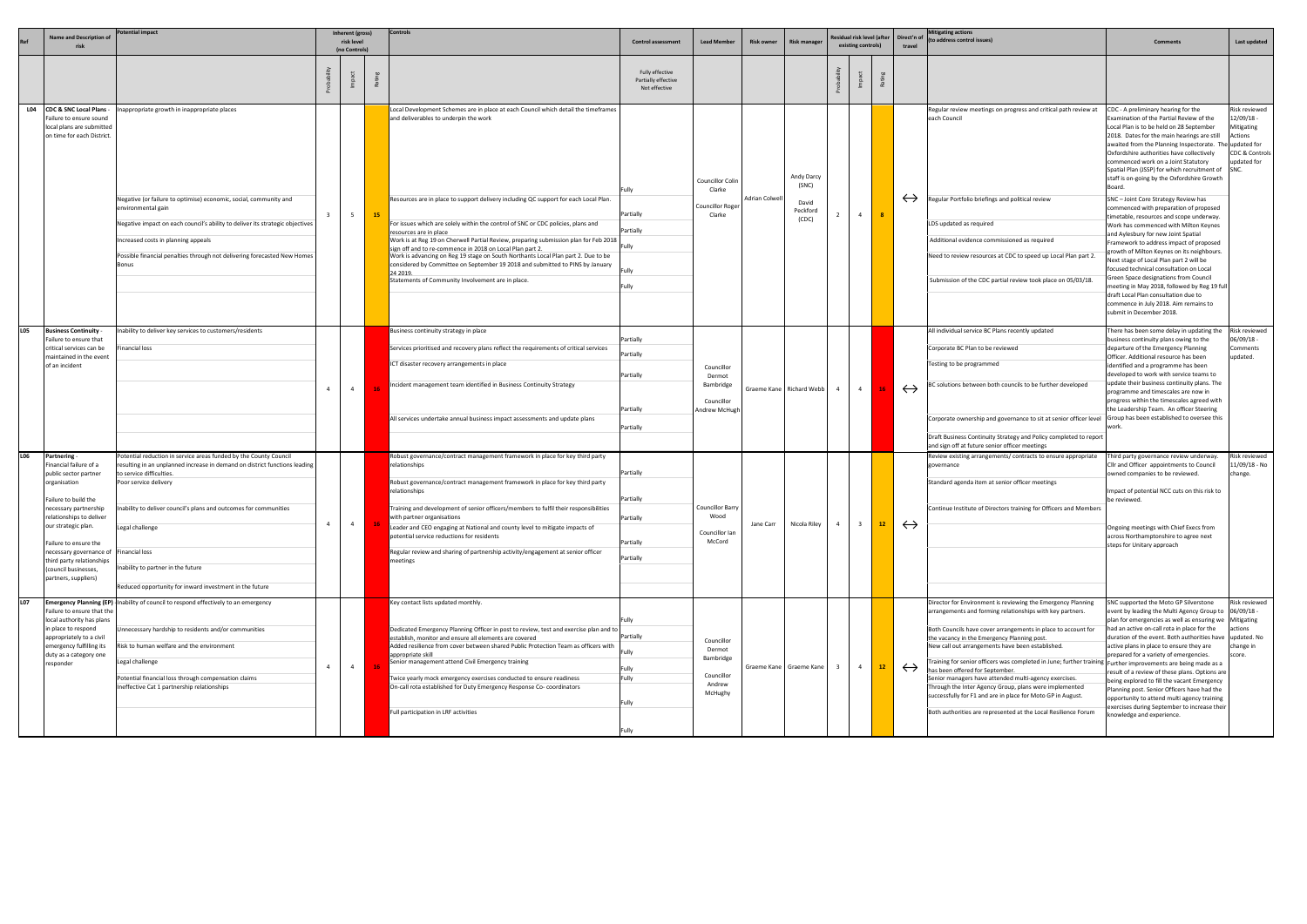|            | <b>Name and Description of</b>                                                                                                                                      | tential impact                                                                                                                                                                                                     |                                                             | Inherent (gross)            | Controls                                                                                                                                                                                                                                                                                                                                                                                                                                                                                                   |                                                         |                                      |                   |                     | Residual risk level (after |                    |                                                                                                                                                                                                                                                                                                                                                                                                                                        |                   | <b>Mitigating actions</b>                                                                                                                                                                                                                                                                                                                                                                                                                                                                                                                                                                                                                                                                                                                                                                                                                                                                                                                                                                                                                                                                                                                                                                                                                                                                                                                                                                                                                                                                                                                             |                                                                                                                                                                                                         |                                                                                                         |
|------------|---------------------------------------------------------------------------------------------------------------------------------------------------------------------|--------------------------------------------------------------------------------------------------------------------------------------------------------------------------------------------------------------------|-------------------------------------------------------------|-----------------------------|------------------------------------------------------------------------------------------------------------------------------------------------------------------------------------------------------------------------------------------------------------------------------------------------------------------------------------------------------------------------------------------------------------------------------------------------------------------------------------------------------------|---------------------------------------------------------|--------------------------------------|-------------------|---------------------|----------------------------|--------------------|----------------------------------------------------------------------------------------------------------------------------------------------------------------------------------------------------------------------------------------------------------------------------------------------------------------------------------------------------------------------------------------------------------------------------------------|-------------------|-------------------------------------------------------------------------------------------------------------------------------------------------------------------------------------------------------------------------------------------------------------------------------------------------------------------------------------------------------------------------------------------------------------------------------------------------------------------------------------------------------------------------------------------------------------------------------------------------------------------------------------------------------------------------------------------------------------------------------------------------------------------------------------------------------------------------------------------------------------------------------------------------------------------------------------------------------------------------------------------------------------------------------------------------------------------------------------------------------------------------------------------------------------------------------------------------------------------------------------------------------------------------------------------------------------------------------------------------------------------------------------------------------------------------------------------------------------------------------------------------------------------------------------------------------|---------------------------------------------------------------------------------------------------------------------------------------------------------------------------------------------------------|---------------------------------------------------------------------------------------------------------|
|            |                                                                                                                                                                     |                                                                                                                                                                                                                    |                                                             | risk level<br>(no Controls) |                                                                                                                                                                                                                                                                                                                                                                                                                                                                                                            | <b>Control assessment</b>                               | <b>Lead Member</b>                   | <b>Risk owner</b> | <b>Risk manager</b> |                            | existing controls) |                                                                                                                                                                                                                                                                                                                                                                                                                                        | travel            | Direct'n of (to address control issues)                                                                                                                                                                                                                                                                                                                                                                                                                                                                                                                                                                                                                                                                                                                                                                                                                                                                                                                                                                                                                                                                                                                                                                                                                                                                                                                                                                                                                                                                                                               | <b>Comments</b>                                                                                                                                                                                         | Last updated                                                                                            |
|            |                                                                                                                                                                     |                                                                                                                                                                                                                    |                                                             |                             |                                                                                                                                                                                                                                                                                                                                                                                                                                                                                                            | Fully effective<br>Partially effective<br>Not effective |                                      |                   |                     |                            |                    |                                                                                                                                                                                                                                                                                                                                                                                                                                        |                   |                                                                                                                                                                                                                                                                                                                                                                                                                                                                                                                                                                                                                                                                                                                                                                                                                                                                                                                                                                                                                                                                                                                                                                                                                                                                                                                                                                                                                                                                                                                                                       |                                                                                                                                                                                                         |                                                                                                         |
| <b>LO8</b> | <b>Health and safety</b><br>Failure to comply with<br>health and safety<br>legislation, corporate<br>H&S policies and<br>corporate H&S landlord<br>responsibilities | Fatality, serious injury & ill health to employees or members of the public<br>Criminal prosecution for failings<br>Financial loss due to compensation claims<br>Enforcement action - cost of regulator (HSE) time | - 5                                                         | $\overline{4}$              | Robust Health & Safety Corporate H&S arrangements & guidance in place as part of<br>an Integrated H&S Management System<br>Clearly identified accountability and responsibilities for Health and Safety established<br>at all levels throughout the organisation<br>Corporate H&S Manager & H&S Officer in post to formalise the H&S Management<br>System & provide competent H&S advice & assistance to managers & employees<br>Proactive monitoring of Health & Safety performance management internally | Partially<br>Fully<br>Fully                             | Councillor Lynn<br>Pratt             | Adele Taylor      | Mark Willis         | $\overline{4}$             | $\mathbf{3}$       | 12 <sub>2</sub>                                                                                                                                                                                                                                                                                                                                                                                                                        | $\leftrightarrow$ | Corporate H&S Policy now finalised and communicated to all<br>levels of managers and staff. The launch of this policy will help to updates from Corporate H&S Manager.<br>ensure that roles & responsibilities are discharged effectively. The Relevant updates taken to appropriate<br>next stage will be to begin to update Corporate H&S<br>arrangements and guidance documents which support the policy   Engagement Committee (JCEEC) to be<br>underneath.<br>All Assistant Directors to complete a H&S Checklist to provide a<br>status on the management of H&S in their service areas (checklist are in place for consultation between<br>devised by H&S team to ensure H&S Management System<br>framework is covered). AD's to submit checklist to their Director<br>by 3/9/18. Corporate H&S Manager has sent a follow up note to<br>Directors to suggest chasing outstanding AD checklists.<br>Recommended that ED's and AD's consider the gaps within the<br>checklists and liaise with their management teams on the agreed<br>actions that they will be taking to address them. Actions to be<br>formalised into service plans & monitored at DMT Meetings.<br>Further support, advice & assistance provided by H&S Team<br>(contacts established for each directorate area).<br>Recently approved Internal Audit plan for 18/19 included an audit<br>of our overall H&S management system framework which<br>commenced in Q1 with a follow up planned prior to the end of<br>18/19. Four main recommendations have been made which are | Senior Officer Meeting receives regular<br>committee. Joint Council and Employee<br>formed by HR in Oct/Nov time. To be in place Mitigating<br>to ensure robust communication methods<br>HR/H&S and TU. | kisk reviewed<br>0/09/18 -<br>Controls,<br>Control<br>ssessment,<br>Actions and<br>Comments<br>updated. |
|            |                                                                                                                                                                     | Increased sickness absence                                                                                                                                                                                         |                                                             |                             | Proactive monitoring of Health & Safety performance management externally                                                                                                                                                                                                                                                                                                                                                                                                                                  | Partially<br>Fully                                      | <b>Councillor Peter</b><br>Rawlinson |                   |                     |                            |                    |                                                                                                                                                                                                                                                                                                                                                                                                                                        |                   | being considered and will be included in future updates of the<br>Leadership Risk Register. The H&S team also conduct reviews<br>internally across all services and teams, the current scope will be<br>expanded from topic-based themes to cover all elements of our<br>overall H&S management system to ensure compliance with our<br>standards.<br>Management of H&S training & Risk Assessment Workshop<br>training to be developed and rolled out. Robust training already in  <br>place in Environmental Services.                                                                                                                                                                                                                                                                                                                                                                                                                                                                                                                                                                                                                                                                                                                                                                                                                                                                                                                                                                                                                              |                                                                                                                                                                                                         |                                                                                                         |
|            |                                                                                                                                                                     | Increased agency costs<br>Reduction in capacity impacts service delivery                                                                                                                                           |                                                             |                             | Effective induction and training regime in place for all staff<br>Positive Health & Safety risk aware culture<br>Corporate Health & Safety meeting structure in place for co-ordination and                                                                                                                                                                                                                                                                                                                | Partially<br>Partially                                  |                                      |                   |                     |                            |                    |                                                                                                                                                                                                                                                                                                                                                                                                                                        |                   | Good awareness in higher risk areas of the business, e.g.<br>Environmental Services. However other areas need improved<br>awareness of risk assessment process<br>Reviews of leases and performance monitoring to be reviewed to<br>satisfy the Councils providers/ contractors are managing<br>significant risks.                                                                                                                                                                                                                                                                                                                                                                                                                                                                                                                                                                                                                                                                                                                                                                                                                                                                                                                                                                                                                                                                                                                                                                                                                                    |                                                                                                                                                                                                         |                                                                                                         |
|            |                                                                                                                                                                     |                                                                                                                                                                                                                    |                                                             |                             | consultation<br>Corporate body & Member overview of Health & Safety performance via appropriate<br>committee<br>Assurance that third party organisations subscribe to and follow Council Health &<br>Safety guidelines and are performance managed where required                                                                                                                                                                                                                                          | Partially<br>Fully                                      |                                      |                   |                     |                            |                    |                                                                                                                                                                                                                                                                                                                                                                                                                                        |                   |                                                                                                                                                                                                                                                                                                                                                                                                                                                                                                                                                                                                                                                                                                                                                                                                                                                                                                                                                                                                                                                                                                                                                                                                                                                                                                                                                                                                                                                                                                                                                       |                                                                                                                                                                                                         |                                                                                                         |
|            |                                                                                                                                                                     |                                                                                                                                                                                                                    |                                                             |                             |                                                                                                                                                                                                                                                                                                                                                                                                                                                                                                            | Partially                                               |                                      |                   |                     |                            |                    |                                                                                                                                                                                                                                                                                                                                                                                                                                        |                   |                                                                                                                                                                                                                                                                                                                                                                                                                                                                                                                                                                                                                                                                                                                                                                                                                                                                                                                                                                                                                                                                                                                                                                                                                                                                                                                                                                                                                                                                                                                                                       |                                                                                                                                                                                                         |                                                                                                         |
| L09        | Cyber Security - If there Service disruption<br>is insufficient security<br>with regards to the data<br>held and IT systems used<br>by the councils and             | inancial loss / fine                                                                                                                                                                                               |                                                             |                             | File and Data encryption on computer devices<br>Managing access permissions and privileged users through AD and individual<br>applications                                                                                                                                                                                                                                                                                                                                                                 | Fully<br>Fully                                          |                                      |                   |                     |                            |                    |                                                                                                                                                                                                                                                                                                                                                                                                                                        |                   | We are working with a security company to review our cyber<br>security status and achieve the cyber essentials + accreditation.<br>The IT service are addressing the areas identified in a pre-audit<br>report and the actual audit has been booked for 1st October 2018. Including audit and review.                                                                                                                                                                                                                                                                                                                                                                                                                                                                                                                                                                                                                                                                                                                                                                                                                                                                                                                                                                                                                                                                                                                                                                                                                                                 | Cyber security incidents are inevitable.<br>The only way to manage this risk is to have<br>effective controls and mitigations in place<br>Staff and member briefings covered phishing Updated           | Risk reviewed<br>$04/09/18 -$<br>Mitigating<br>Actions                                                  |
|            | insufficient protection<br>against malicious attacks<br>on council's systems then<br>there is a risk of: a data<br>breach, a loss of service,<br>cyber-ransom.      | rosecution - penalties imposed<br>dividuals could be placed at risk of harm                                                                                                                                        |                                                             |                             | Consistent approach to information and data management and security across the<br>councils<br>Effective information management and security training and awareness programme<br>for staff                                                                                                                                                                                                                                                                                                                  | Partially                                               | Councillor Ian<br>Corkin             |                   |                     |                            |                    |                                                                                                                                                                                                                                                                                                                                                                                                                                        |                   | Cyber-security was reviewed by Internal Audit in May 2017 and a March 2018.<br>review meeting was held on 30th August 2018. The output is<br>expected in September 2018.<br>The IT service are in discussions with the Regional Police Cyber<br>Security Advisor and will be arranging awareness raising and<br>training for staff.<br>Work is also being undertaken with the Communications team to<br>raise staff awareness of issues and recommended actions to                                                                                                                                                                                                                                                                                                                                                                                                                                                                                                                                                                                                                                                                                                                                                                                                                                                                                                                                                                                                                                                                                    | We are now discussing wider awareness<br>raising with Communications Team.                                                                                                                              |                                                                                                         |
|            |                                                                                                                                                                     | Reduced capability to deliver customer facing services                                                                                                                                                             | Password security controls in place<br>$\overline{4}$<br>-5 | Partially<br>Fully          | <b>Councillor Phil</b><br>Bignell                                                                                                                                                                                                                                                                                                                                                                                                                                                                          | Claire Taylor                                           | <b>Tim Spiers</b>                    | 3                 | 5                   | 15                         | $\leftrightarrow$  | follow through internal channels such as 'In the Loop' and the<br>ntranet.<br>The IT Transformation Programme includes migrating server<br>rooms to external an data centre which will increase physical<br>security. As part of this work improved monitoring solutions will<br>also be implemented. The data centre has successfully completed<br>provisioning phase and good progress is being made with<br>applications migration. |                   |                                                                                                                                                                                                                                                                                                                                                                                                                                                                                                                                                                                                                                                                                                                                                                                                                                                                                                                                                                                                                                                                                                                                                                                                                                                                                                                                                                                                                                                                                                                                                       |                                                                                                                                                                                                         |                                                                                                         |
|            |                                                                                                                                                                     | Unlawful disclosure of sensitive information                                                                                                                                                                       |                                                             |                             | Robust information and data related incident management procedures in place                                                                                                                                                                                                                                                                                                                                                                                                                                | Partially                                               |                                      |                   |                     |                            |                    |                                                                                                                                                                                                                                                                                                                                                                                                                                        |                   |                                                                                                                                                                                                                                                                                                                                                                                                                                                                                                                                                                                                                                                                                                                                                                                                                                                                                                                                                                                                                                                                                                                                                                                                                                                                                                                                                                                                                                                                                                                                                       |                                                                                                                                                                                                         |                                                                                                         |
|            |                                                                                                                                                                     | Inability to share services or work with partners                                                                                                                                                                  |                                                             |                             | Appropriate robust contractual arrangements in place with all third parties that                                                                                                                                                                                                                                                                                                                                                                                                                           | Partially                                               |                                      |                   |                     |                            |                    |                                                                                                                                                                                                                                                                                                                                                                                                                                        |                   |                                                                                                                                                                                                                                                                                                                                                                                                                                                                                                                                                                                                                                                                                                                                                                                                                                                                                                                                                                                                                                                                                                                                                                                                                                                                                                                                                                                                                                                                                                                                                       |                                                                                                                                                                                                         |                                                                                                         |
|            |                                                                                                                                                                     | Loss of reputation                                                                                                                                                                                                 |                                                             |                             | supply systems or data processing services<br>Appropriate plans in place to ensure ongoing PSN compliance                                                                                                                                                                                                                                                                                                                                                                                                  | Fully                                                   |                                      |                   |                     |                            |                    |                                                                                                                                                                                                                                                                                                                                                                                                                                        |                   |                                                                                                                                                                                                                                                                                                                                                                                                                                                                                                                                                                                                                                                                                                                                                                                                                                                                                                                                                                                                                                                                                                                                                                                                                                                                                                                                                                                                                                                                                                                                                       |                                                                                                                                                                                                         |                                                                                                         |
|            |                                                                                                                                                                     |                                                                                                                                                                                                                    |                                                             |                             | Adequate preventative measures in place to mitigate insider threat, including                                                                                                                                                                                                                                                                                                                                                                                                                              |                                                         |                                      |                   |                     |                            |                    |                                                                                                                                                                                                                                                                                                                                                                                                                                        |                   |                                                                                                                                                                                                                                                                                                                                                                                                                                                                                                                                                                                                                                                                                                                                                                                                                                                                                                                                                                                                                                                                                                                                                                                                                                                                                                                                                                                                                                                                                                                                                       |                                                                                                                                                                                                         |                                                                                                         |
|            |                                                                                                                                                                     |                                                                                                                                                                                                                    |                                                             |                             | physical and system security                                                                                                                                                                                                                                                                                                                                                                                                                                                                               | Partially                                               |                                      |                   |                     |                            |                    |                                                                                                                                                                                                                                                                                                                                                                                                                                        |                   |                                                                                                                                                                                                                                                                                                                                                                                                                                                                                                                                                                                                                                                                                                                                                                                                                                                                                                                                                                                                                                                                                                                                                                                                                                                                                                                                                                                                                                                                                                                                                       |                                                                                                                                                                                                         |                                                                                                         |
|            |                                                                                                                                                                     |                                                                                                                                                                                                                    |                                                             |                             | Insider threat mitigated through recruitment and line management processes                                                                                                                                                                                                                                                                                                                                                                                                                                 | Partially                                               |                                      |                   |                     |                            |                    |                                                                                                                                                                                                                                                                                                                                                                                                                                        |                   |                                                                                                                                                                                                                                                                                                                                                                                                                                                                                                                                                                                                                                                                                                                                                                                                                                                                                                                                                                                                                                                                                                                                                                                                                                                                                                                                                                                                                                                                                                                                                       |                                                                                                                                                                                                         |                                                                                                         |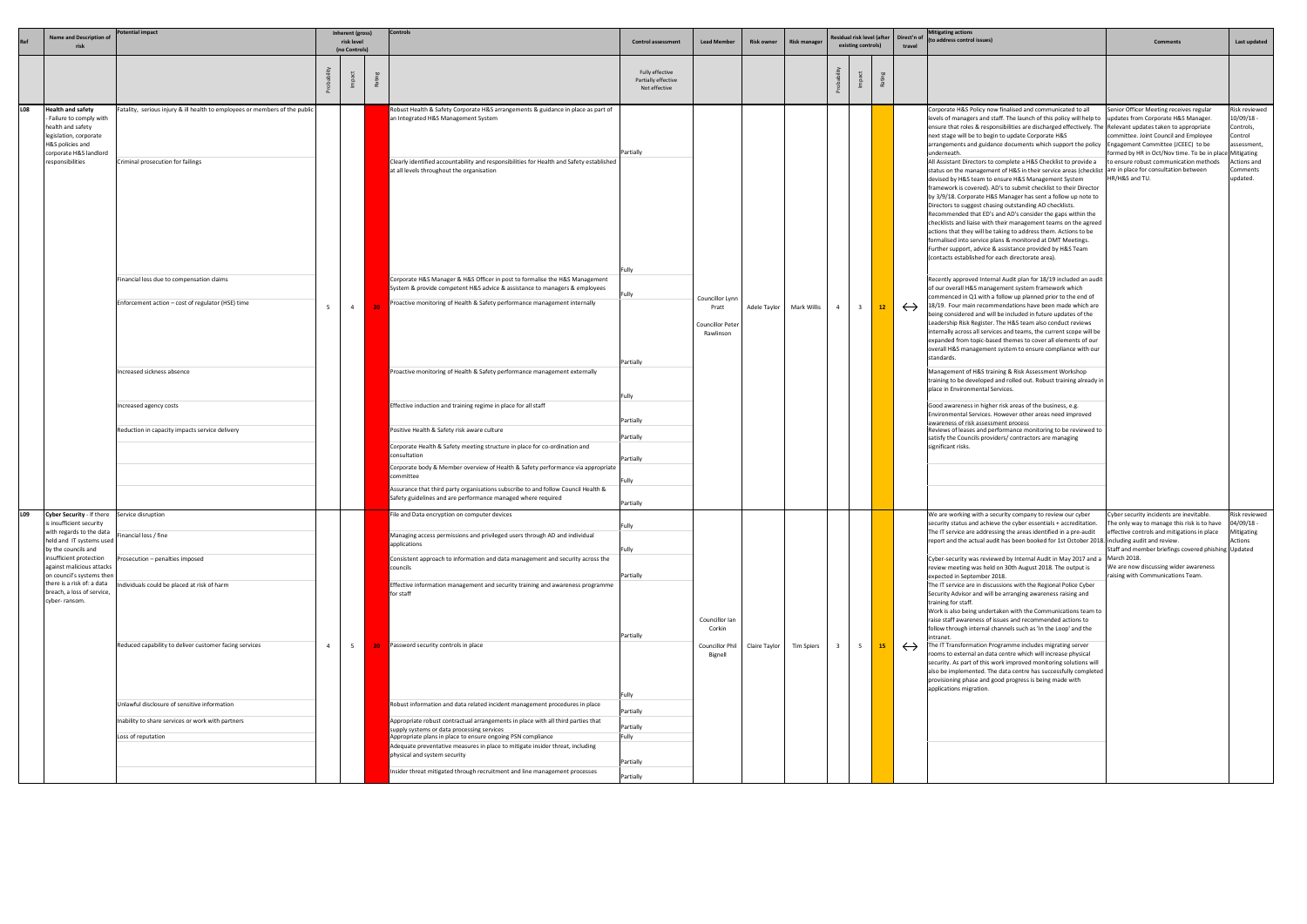|                 | <b>Name and Description of</b><br>risk                                                                                                                                                                                       | otential impact                                                                                                                                                                                                                                     |    | Inherent (gross)<br>risk level<br>(no Controls) |    | <b>Controls</b>                                                                                                                                                                                                                                                                                                                                                                                                                                                                                                                                                                                                                                                                                                                                                                                                                                                                                                                                                                                         | <b>Control assessment</b>                                                                                      | <b>Lead Member</b>                                                             | <b>Risk owner</b> | <b>Risk manager</b>       |                | Residual risk level (after<br>existing controls) |    | Direct'n of<br>travel | <b>Mitigating actions</b><br>(to address control issues)                                                                                                                                                                                                                                                     | <b>Comments</b>                                                                                                                                                                                                                                                                                                                                                                                                                                                                       | Last updated                                                           |
|-----------------|------------------------------------------------------------------------------------------------------------------------------------------------------------------------------------------------------------------------------|-----------------------------------------------------------------------------------------------------------------------------------------------------------------------------------------------------------------------------------------------------|----|-------------------------------------------------|----|---------------------------------------------------------------------------------------------------------------------------------------------------------------------------------------------------------------------------------------------------------------------------------------------------------------------------------------------------------------------------------------------------------------------------------------------------------------------------------------------------------------------------------------------------------------------------------------------------------------------------------------------------------------------------------------------------------------------------------------------------------------------------------------------------------------------------------------------------------------------------------------------------------------------------------------------------------------------------------------------------------|----------------------------------------------------------------------------------------------------------------|--------------------------------------------------------------------------------|-------------------|---------------------------|----------------|--------------------------------------------------|----|-----------------------|--------------------------------------------------------------------------------------------------------------------------------------------------------------------------------------------------------------------------------------------------------------------------------------------------------------|---------------------------------------------------------------------------------------------------------------------------------------------------------------------------------------------------------------------------------------------------------------------------------------------------------------------------------------------------------------------------------------------------------------------------------------------------------------------------------------|------------------------------------------------------------------------|
|                 |                                                                                                                                                                                                                              |                                                                                                                                                                                                                                                     |    |                                                 |    |                                                                                                                                                                                                                                                                                                                                                                                                                                                                                                                                                                                                                                                                                                                                                                                                                                                                                                                                                                                                         | Fully effective<br>Partially effective<br>Not effective                                                        |                                                                                |                   |                           |                |                                                  |    |                       |                                                                                                                                                                                                                                                                                                              |                                                                                                                                                                                                                                                                                                                                                                                                                                                                                       |                                                                        |
| L10             | Safeguarding the<br>vulnerable (adults and<br>children) - Failure to<br>follow our policies and<br>procedures in relation to<br>safeguarding vulnerable<br>adults and children or<br>raising concerns about<br>their welfare | Increased harm and distress caused to vulnerable individuals and their<br>families<br>Council could face criminal prosecution<br>Criminal investigations potentially compromised<br>Potential financial liability if council deemed to be negligent |    | $\frac{4}{ }$                                   | 12 | Safeguarding lead in place and clear lines of responsibility established<br>Safeguarding Policy and procedures in place<br>Information on the intranet on how to escalate a concern<br>Staff training - new whole staff shared approach being launched last year and<br>mandatory training introduced<br>Safer recruitment practices and DBS checks for staff with direct contact<br>Action plan developed by CSE Prevention group as part of the Community Safety<br>Partnership<br>Local Safeguarding Children's Board Northamptonshire (LSCBN) pathways and<br>thresholds<br>Data sharing agreement with other partners<br>Attendance at Children and Young People Partnership Board (CYPPB)<br>Annual Section 11 return complied for each council<br>Engagement with Joint Agency Tasking and Co-ordinating Group (JATAC) and relevan<br>Oxfordshire County Council (OCC) safeguarding sub group<br>Engagement at an operational and tactical level with relevant external agencies and<br>networks | Fully<br>Fully<br>Partially<br>Partially<br>Partially<br>Partially<br>Partially<br>-ully<br>Fully<br>Partially | Councillor Barry<br>Wood<br>Councillor Ian<br>McCord                           | Jane Carr         | Nicola Riley              | $\overline{2}$ | $\overline{4}$                                   |    | $\leftrightarrow$     | Ongoing internal awareness campaigns<br>Ongoing external awareness campaigns<br>Annual refresher and new training programmes including training<br>for new members<br>Training monitoring to be developed through new HR/Payroll<br>Continue to attend Child exploitation groups in both Counties            | Continued focus in this area with ongoing<br>programme of training and awareness<br>raising.                                                                                                                                                                                                                                                                                                                                                                                          | Risk reviewed<br>L1/09/18 - No<br>change.                              |
| L11             | <b>Income Generation</b><br>through council owned<br>companies                                                                                                                                                               | Through failure of governance or robust financial / business planning the<br>councils fail to generate expected income.                                                                                                                             |    | $\overline{4}$                                  | 12 | Annual business planning<br>Financial planning<br>Corporate governance mechanisms<br>Due diligence<br><b>Business casing</b>                                                                                                                                                                                                                                                                                                                                                                                                                                                                                                                                                                                                                                                                                                                                                                                                                                                                            | Partially<br>Partially<br>Partially<br>Partially<br>Partially                                                  | <b>Councillor Tony</b><br>Illot<br><b>Councillor Peter</b><br>Rawlinson        |                   | Adele Taylor Kelly Watson |                | $\overline{4}$                                   |    | $\leftrightarrow$     | Recruiting to support shareholder and client side capacity.<br>Relevant training being provided.<br>Resilience and support being developed across business to<br>monitor and deliver projects.<br>Skills and experience being enhanced to deliver and support<br>development, challenge and oversight.       | Resources in place. Relevant training being<br>provided to support resource provision.                                                                                                                                                                                                                                                                                                                                                                                                | Risk reviewed<br>L1/09/18 - No<br>urther<br>changes.                   |
| L <sub>12</sub> | third party suppliers                                                                                                                                                                                                        | Financial sustainability of The financial failure of a third party supplier results in the inability or<br>reduced ability to deliver a service to customers.                                                                                       |    | $\overline{4}$                                  | 12 | Contracts in place to cover default.<br>Business continuity planning                                                                                                                                                                                                                                                                                                                                                                                                                                                                                                                                                                                                                                                                                                                                                                                                                                                                                                                                    | Partially<br>Partially                                                                                         | <b>Councillor Tony</b><br><b>Illot</b><br><b>Councillor Peter</b><br>Rawlinson |                   | Adele Taylor Kelly Watson | 2              | $\overline{4}$                                   | 8  | $\leftrightarrow$     | Meetings planned with suppliers to review higher risk areas.                                                                                                                                                                                                                                                 | Risk previously escalated due to suppliers<br>financial difficulties which could result in loss 11/09/18 -<br>of service. The Council continues to monitor Comments<br>suppliers financial stability and meets with updated.<br>suppliers when required.                                                                                                                                                                                                                              | Risk reviewed                                                          |
| L13a            | <b>Local Government</b><br><b>Reorganisation CDC -</b><br>Proposals for local<br>government<br>reorganisation impacts<br>on the provision of<br>services to residents and<br>communities.                                    | nability to deliver Council priorities and plans, impacting on quality of<br>services delivered to residents and communities.<br>Potential impact of CDC/SNC separation on quality of services delivered to<br>residents and communities.           | -5 | $4\phantom{0}$                                  |    | Leader and CEO engaging at national and county level to define steps and mitigate<br>impacts of potential service reductions for residents.<br>Planning for the impact of separation of joint working arrangements between CDC ad   Partially<br>SNC is underway.<br>Strategic partnership opportunities with Oxfordshire County Council being explored Partially<br>with Joint Chief Executive in place by 1st October.<br>Regular review and sharing of partnership activity / engagement at senior officer<br>meetings                                                                                                                                                                                                                                                                                                                                                                                                                                                                               | Partially<br>Partially                                                                                         | Councillor Barry<br>Wood                                                       |                   | Yvonne Rees Claire Taylor |                | $\overline{\mathbf{3}}$                          | 15 | $\leftrightarrow$     | Standing item at senior officer meetings - regular review of risk<br>and control measures.<br>Legal advice sought with regards to the employment implications<br>of re-organisation and separation proposals.<br>Separation planning underway for CDC and SNC. OCC - CDC<br>section 113 agreement completed. | Formal decision taken in July to end<br>CDC/SNC partnership.<br>Plan for separation currently being<br>developed. Risk will be fundamentally<br>reviewed in light of the plan and the<br>appointment of a Joint Chief Executive with updated.<br>Oxfordshire County Council effective from<br>1st October.<br>Risk remains the same this month as<br>separation planning is advancing. A detailed<br>risk register underpinning the transition will<br>be developed during September. | Risk reviewed<br>07/09/18 -<br>Mitigating<br>Actions and<br>Commentary |